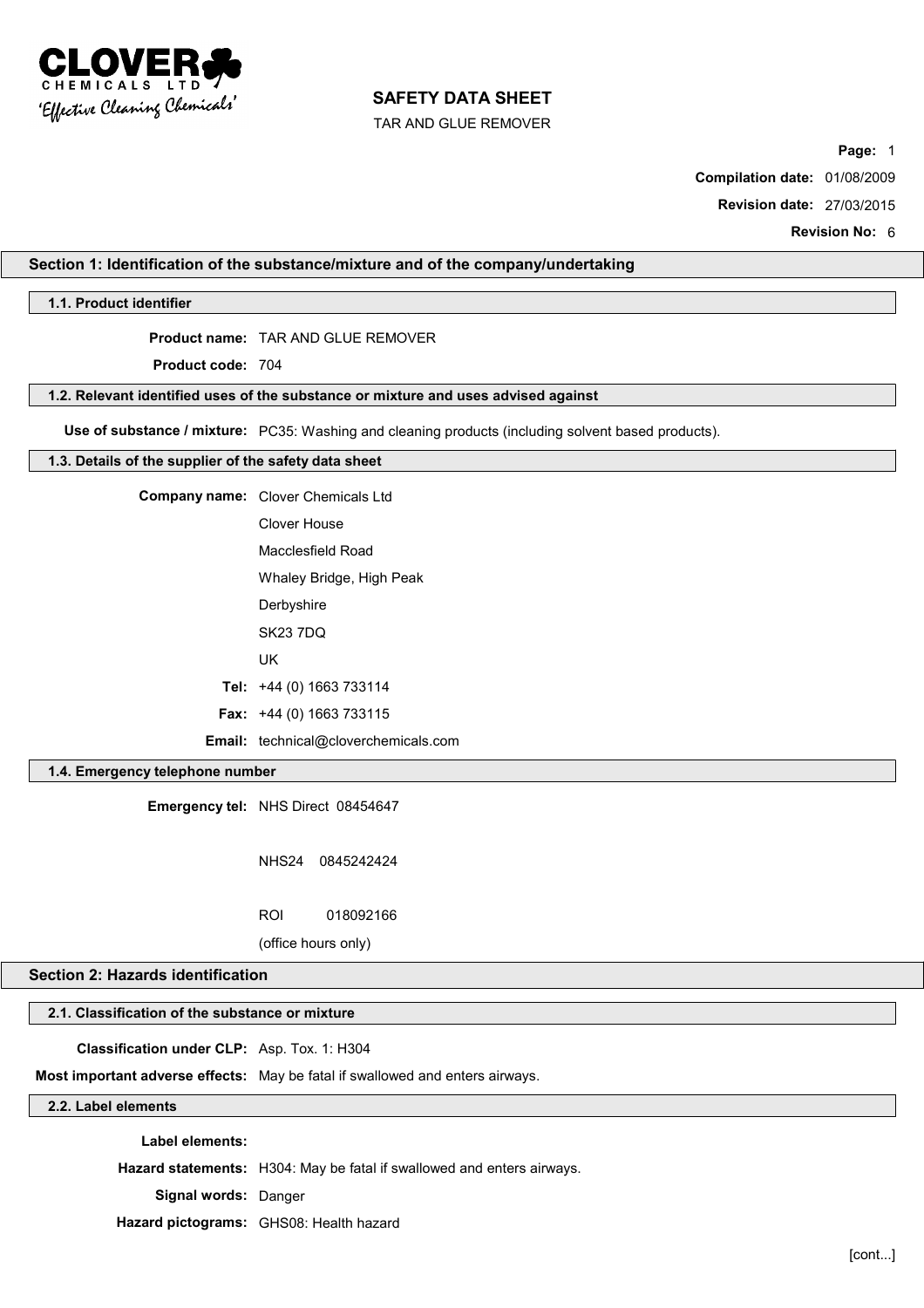TAR AND GLUE REMOVER



**Precautionary statements:** P102: Keep out of reach of children. P301+330+331: IF SWALLOWED: rinse mouth. Do NOT induce vomiting. P315: Get immediate medical attention.

# **2.3. Other hazards**

**Other hazards:** In use, may form flammable / explosive vapour-air mixture.

**PBT:** This product is not identified as a PBT/vPvB substance.

# **Section 3: Composition/information on ingredients**

# **3.2. Mixtures**

## **Hazardous ingredients:**

## PETROLEUM DISTILLATE

| <b>EINECS</b>             | CAS         | PBT / WFI | <b>CLP Classification</b>               | Percent   |
|---------------------------|-------------|-----------|-----------------------------------------|-----------|
| 265-149-8                 | 64742-47-8  | -         | Asp. Tox. 1: H304                       |           |
| 3 - BUTOXYPROPAN - 2 - OL |             |           |                                         |           |
| 225-878-4                 | 005131-66-8 | -         | Skin Irrit. 2: H315; Eye Irrit. 2: H319 | $1 - 10%$ |

# **Section 4: First aid measures**

| 4.1. Description of first aid measures         |                                                                                                               |  |  |  |
|------------------------------------------------|---------------------------------------------------------------------------------------------------------------|--|--|--|
|                                                | <b>Skin contact:</b> Wash immediately with plenty of soap and water. Remove all contaminated clothes and      |  |  |  |
|                                                | footwear immediately unless stuck to skin. Drench the affected skin with running water for 10                 |  |  |  |
|                                                | minutes or longer if substance is still on skin.                                                              |  |  |  |
|                                                | <b>Eye contact:</b> Bathe the eye with running water for 15 minutes. Consult a doctor.                        |  |  |  |
|                                                | Ingestion: Wash out mouth with water. Do not induce vomiting. If conscious, give half a litre of water to     |  |  |  |
|                                                | drink immediately. Transfer to hospital as soon as possible.                                                  |  |  |  |
|                                                | <b>Inhalation:</b> Remove casualty from exposure ensuring one's own safety whilst doing so. Consult a doctor. |  |  |  |
|                                                | 4.2. Most important symptoms and effects, both acute and delayed                                              |  |  |  |
|                                                | <b>Skin contact:</b> There may be irritation and redness at the site of contact.                              |  |  |  |
|                                                | Eye contact: There may be irritation and redness. The eyes may water profusely.                               |  |  |  |
|                                                | Ingestion: There may be soreness and redness of the mouth and throat. Nausea and stomach pain                 |  |  |  |
|                                                | may occur. There may be vomiting.                                                                             |  |  |  |
|                                                | <b>Inhalation:</b> There may be irritation of the throat with a feeling of tightness in the chest.            |  |  |  |
|                                                | 4.3. Indication of any immediate medical attention and special treatment needed                               |  |  |  |
| Immediate / special treatment: Not applicable. |                                                                                                               |  |  |  |

**Page:** 2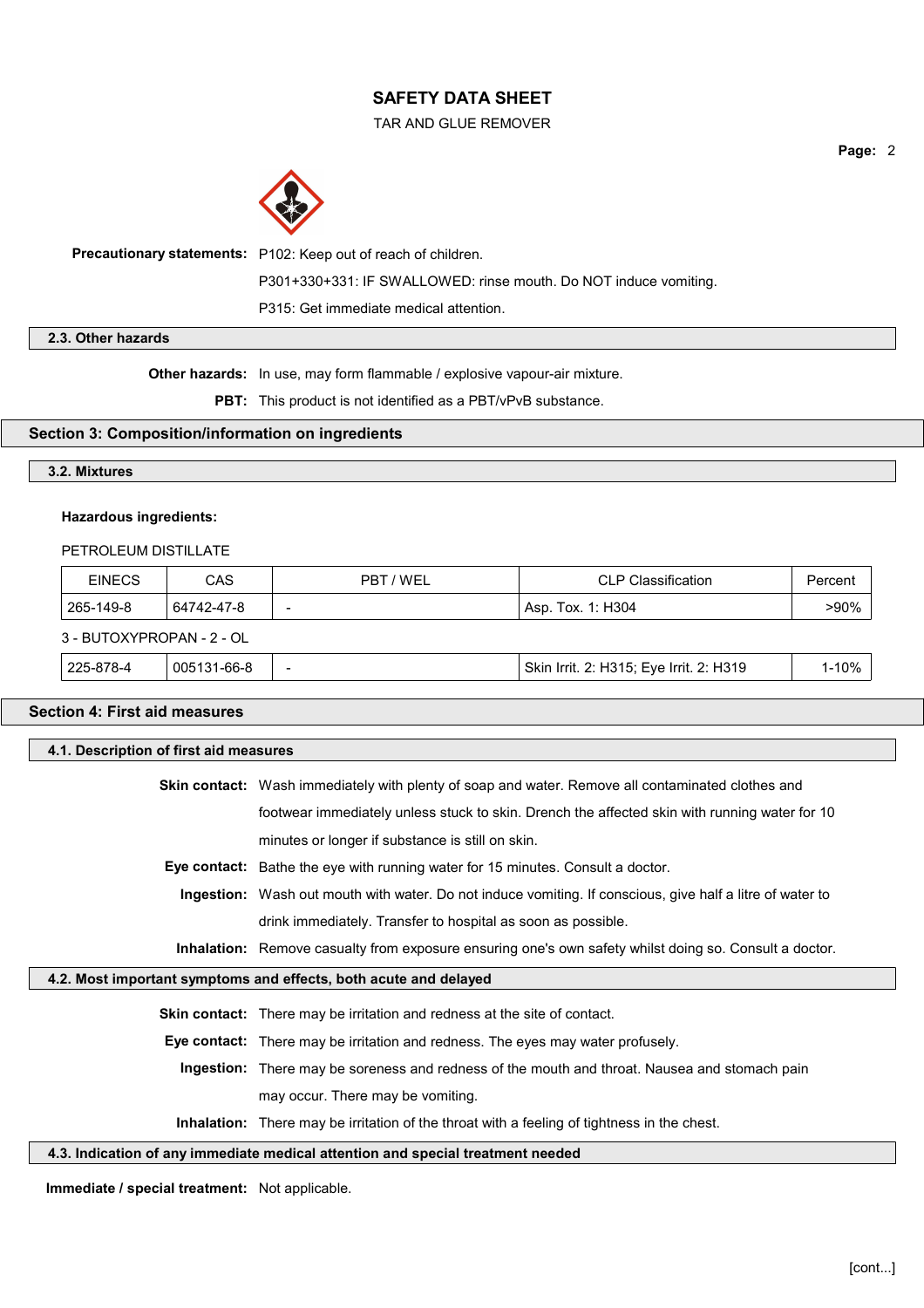#### TAR AND GLUE REMOVER

# **Section 5: Fire-fighting measures**

#### **5.1. Extinguishing media**

**Extinguishing media:** Alcohol or polymer foam. Carbon dioxide. Dry chemical powder.

#### **5.2. Special hazards arising from the substance or mixture**

**Exposure hazards:** In combustion emits toxic fumes of carbon dioxide.

#### **5.3. Advice for fire-fighters**

**Advice for fire-fighters:** Wear self-contained breathing apparatus. Wear protective clothing to prevent contact with skin and eyes.

### **Section 6: Accidental release measures**

#### **6.1. Personal precautions, protective equipment and emergency procedures**

**Personal precautions:** Refer to section 8 of SDS for personal protection details. If outside do not approach from downwind. If outside keep bystanders upwind and away from danger point. Mark out the contaminated area with signs and prevent access to unauthorised personnel. Turn leaking containers leak-side up to prevent the escape of liquid.

#### **6.2. Environmental precautions**

**Environmental precautions:** Do not discharge into drains or rivers. Contain the spillage using bunding.

#### **6.3. Methods and material for containment and cleaning up**

**Clean-up procedures:** Transfer to a closable, labelled salvage container for disposal by an appropriate method. Do not use equipment in clean-up procedure which may produce sparks.

## **6.4. Reference to other sections**

**Reference to other sections:** Refer to section 8 of SDS.

# **Section 7: Handling and storage**

#### **7.1. Precautions for safe handling**

**Handling requirements:** Avoid direct contact with the substance. Ensure there is sufficient ventilation of the area. Do not handle in a confined space. Avoid the formation or spread of mists in the air. Smoking is forbidden. Use non-sparking tools.

## **7.2. Conditions for safe storage, including any incompatibilities**

**Storage conditions:** Store in a cool, well ventilated area. Keep container tightly closed. Keep away from sources of ignition. Prevent the build up of electrostatic charge in the immediate area. Ensure lighting and electrical equipment are not a source of ignition.

**Suitable packaging:** Stainless steel. Aluminium containers. Polyethylene.

#### **7.3. Specific end use(s)**

**Specific end use(s):** No data available.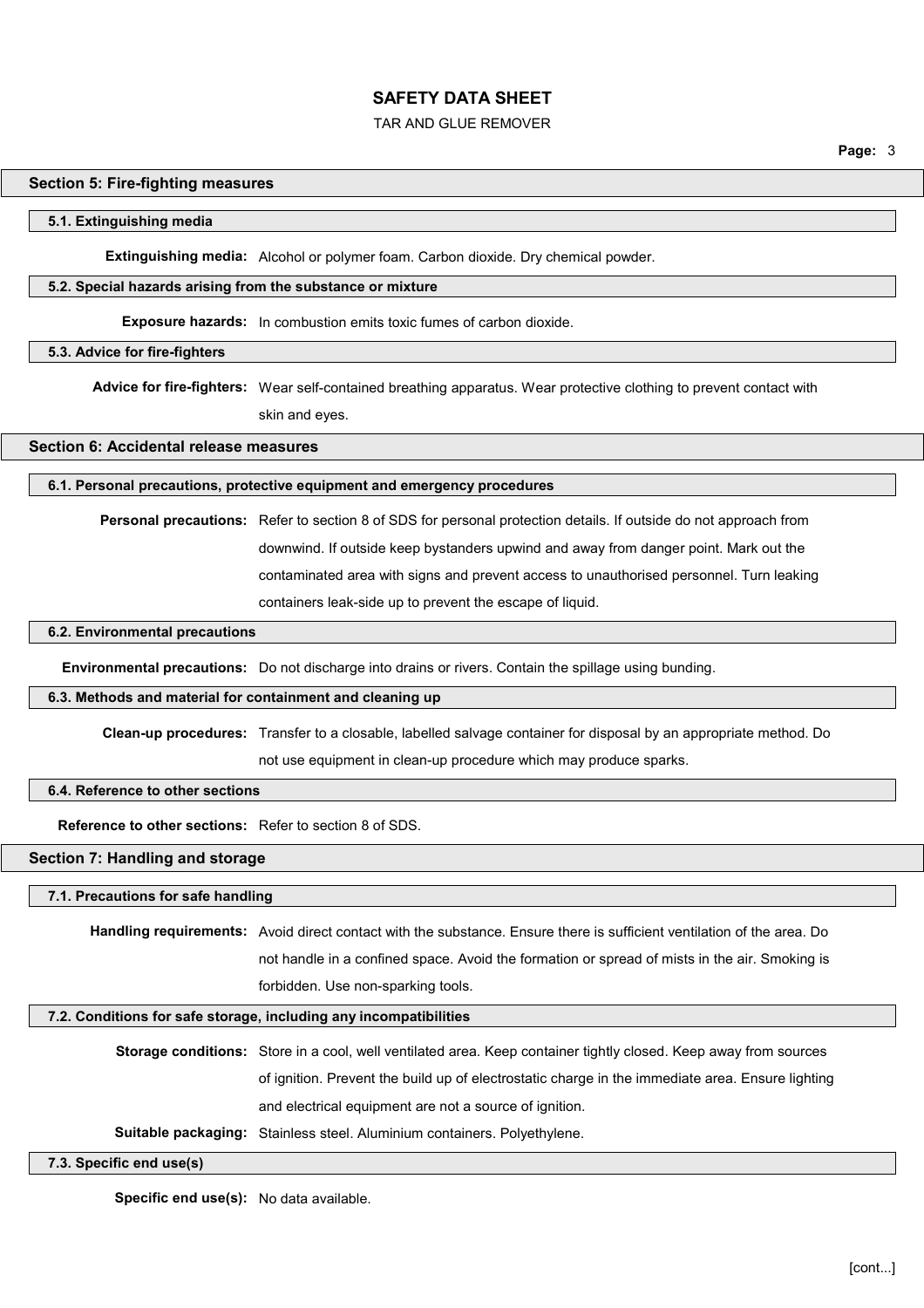## TAR AND GLUE REMOVER

**Page:** 4

## **Section 8: Exposure controls/personal protection**

#### **8.1. Control parameters**

#### **Hazardous ingredients:**

#### **PETROLEUM DISTILLATE**

#### **Workplace exposure limits: Respirable dust**

| State | 3 hour TWA | 15 min. STEL | 8 hour TWA | 15 min. STEL             |
|-------|------------|--------------|------------|--------------------------|
| UK    | 1000 mg/m3 | -            |            | $\overline{\phantom{a}}$ |

#### **DNEL/PNEC Values**

**DNEL / PNEC** No data available.

## **8.2. Exposure controls**

**Engineering measures:** Ensure there is sufficient ventilation of the area. **Respiratory protection:** Gas/vapour filter, type A: organic vapours (EN141). **Hand protection:** Gloves (solvent-resistant). **Eye protection:** Safety glasses. Ensure eye bath is to hand.

# **Section 9: Physical and chemical properties**

## **9.1. Information on basic physical and chemical properties**

| <b>State: Liquid</b>                                    |                                                  |                                                 |                                  |
|---------------------------------------------------------|--------------------------------------------------|-------------------------------------------------|----------------------------------|
|                                                         | <b>Colour: Colourless</b>                        |                                                 |                                  |
|                                                         | <b>Odour:</b> Characteristic odour               |                                                 |                                  |
| <b>Evaporation rate: Moderate</b>                       |                                                  |                                                 |                                  |
|                                                         | <b>Oxidising:</b> Non-oxidising (by EC criteria) |                                                 |                                  |
| <b>Solubility in water:</b> Insoluble                   |                                                  |                                                 |                                  |
| Also soluble in: Benzene.                               |                                                  |                                                 |                                  |
|                                                         | <b>Viscosity: Non-viscous</b>                    |                                                 |                                  |
| Boiling point/range°C: 171-280                          |                                                  | Melting point/range°C: < 0                      |                                  |
| <b>Flammability limits %: lower:</b> No data available. |                                                  |                                                 | <b>upper:</b> No data available. |
| Flash point°C: 63                                       |                                                  | Part.coeff. n-octanol/water: No data available. |                                  |
| Autoflammability <sup>°</sup> C: No data available.     |                                                  | Vapour pressure: No data available.             |                                  |
| <b>Relative density: 0.834</b>                          |                                                  |                                                 | <b>pH:</b> non aqueous           |
| VOC $g/l: 834$                                          |                                                  |                                                 |                                  |

**9.2. Other information**

**Other information:** No data available.

**Section 10: Stability and reactivity**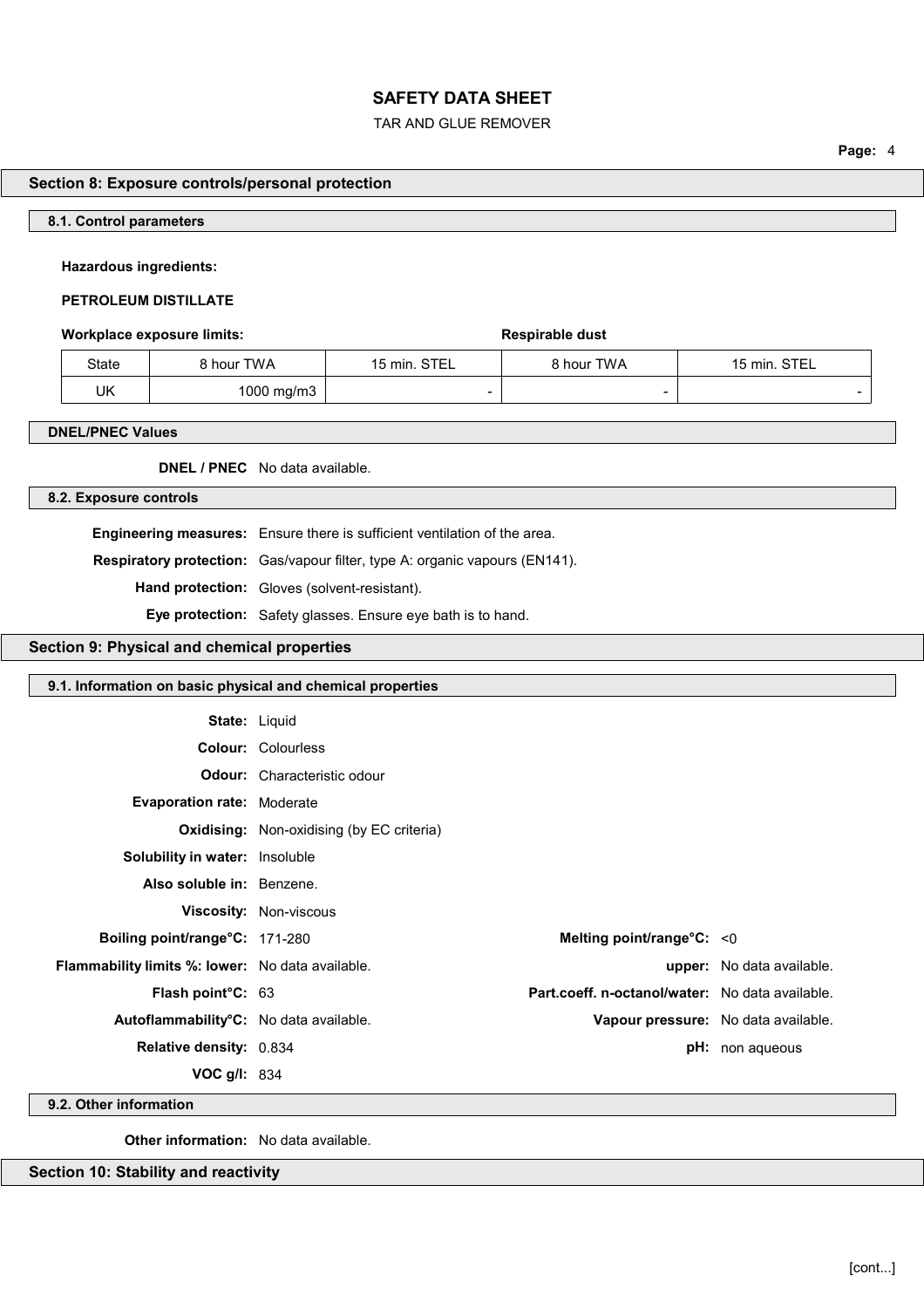#### TAR AND GLUE REMOVER

#### **10.1. Reactivity**

**Reactivity:** Stable under recommended transport or storage conditions.

## **10.2. Chemical stability**

**Chemical stability:** Stable under normal conditions. Stable at room temperature.

#### **10.3. Possibility of hazardous reactions**

**Hazardous reactions:** Hazardous reactions will not occur under normal transport or storage conditions.

## **10.4. Conditions to avoid**

**Conditions to avoid:** Flames.

**10.5. Incompatible materials**

#### **10.6. Hazardous decomposition products**

**Haz. decomp. products:** In combustion emits toxic fumes of carbon dioxide / carbon monoxide.

#### **Section 11: Toxicological information**

**11.1. Information on toxicological effects**

#### **Hazardous ingredients:**

#### **3 - BUTOXYPROPAN - 2 - OL**

| $\cap$<br>. . ب ۸۰<br>UIVIL | $\sim$ $\sim$<br>RA. | <br>$\sim$ $-$<br>700<br>-<br>$\sim$ $\sim$ | า/kc<br>. . |
|-----------------------------|----------------------|---------------------------------------------|-------------|
|                             |                      |                                             |             |

#### **Relevant hazards for substance:**

| Hazard | Route | <b>Basis</b>                   |
|--------|-------|--------------------------------|
| hazard |       | calculated<br>rdous:<br>Hazar. |

**Symptoms / routes of exposure**

**Skin contact:** There may be irritation and redness at the site of contact.

**Eye contact:** There may be irritation and redness. The eyes may water profusely.

**Ingestion:** There may be soreness and redness of the mouth and throat. Nausea and stomach pain may occur. There may be vomiting.

**Inhalation:** There may be irritation of the throat with a feeling of tightness in the chest.

## **Section 12: Ecological information**

**12.1. Toxicity**

**Hazardous ingredients:**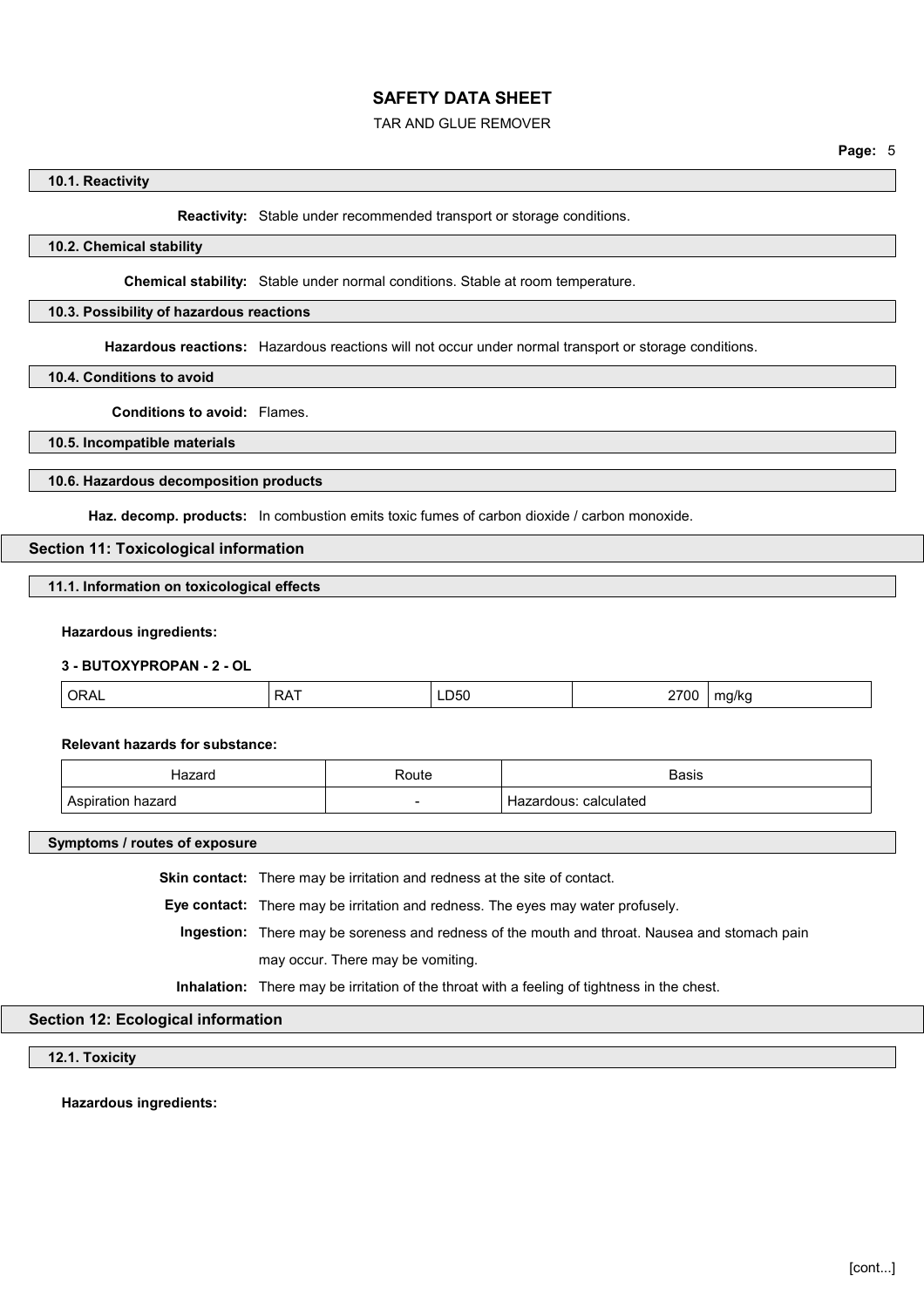#### TAR AND GLUE REMOVER

**Page:** 6

#### **3 - BUTOXYPROPAN - 2 - OL**

| -      | <b>48H EC50</b>    | 1000     | ma/l |
|--------|--------------------|----------|------|
| UPPIES | <b>LC50</b><br>96H | 560-1000 | mq/l |

#### **12.2. Persistence and degradability**

**Persistence and degradability:** Biodegradable.

**12.3. Bioaccumulative potential**

**Bioaccumulative potential:** No bioaccumulation potential.

**12.4. Mobility in soil**

**Mobility:** Floats on water. Volatile.

## **12.5. Results of PBT and vPvB assessment**

**PBT identification:** This product is not identified as a PBT/vPvB substance.

**12.6. Other adverse effects**

**Other adverse effects:** Negligible ecotoxicity.

#### **Section 13: Disposal considerations**

**13.1. Waste treatment methods**

**Disposal of packaging:** Dispose of as normal industrial waste.

**NB:** The user's attention is drawn to the possible existence of regional or national regulations

regarding disposal.

## **Section 14: Transport information**

**Transport class:** This product does not require a classification for transport.

## **Section 15: Regulatory information**

**15.1. Safety, health and environmental regulations/legislation specific for the substance or mixture**

#### **15.2. Chemical Safety Assessment**

**Chemical safety assessment:** A chemical safety assessment has not been carried out for the substance or the mixture by

the supplier.

## **Section 16: Other information**

## **Other information**

**Other information:** This safety data sheet is prepared in accordance with Commission Regulation (EU) No 453/2010. **Phrases used in s.2 and s.3:** H304: May be fatal if swallowed and enters airways. H315: Causes skin irritation. H319: Causes serious eye irritation.

**Legal disclaimer:** The above information is believed to be correct but does not purport to be all inclusive and